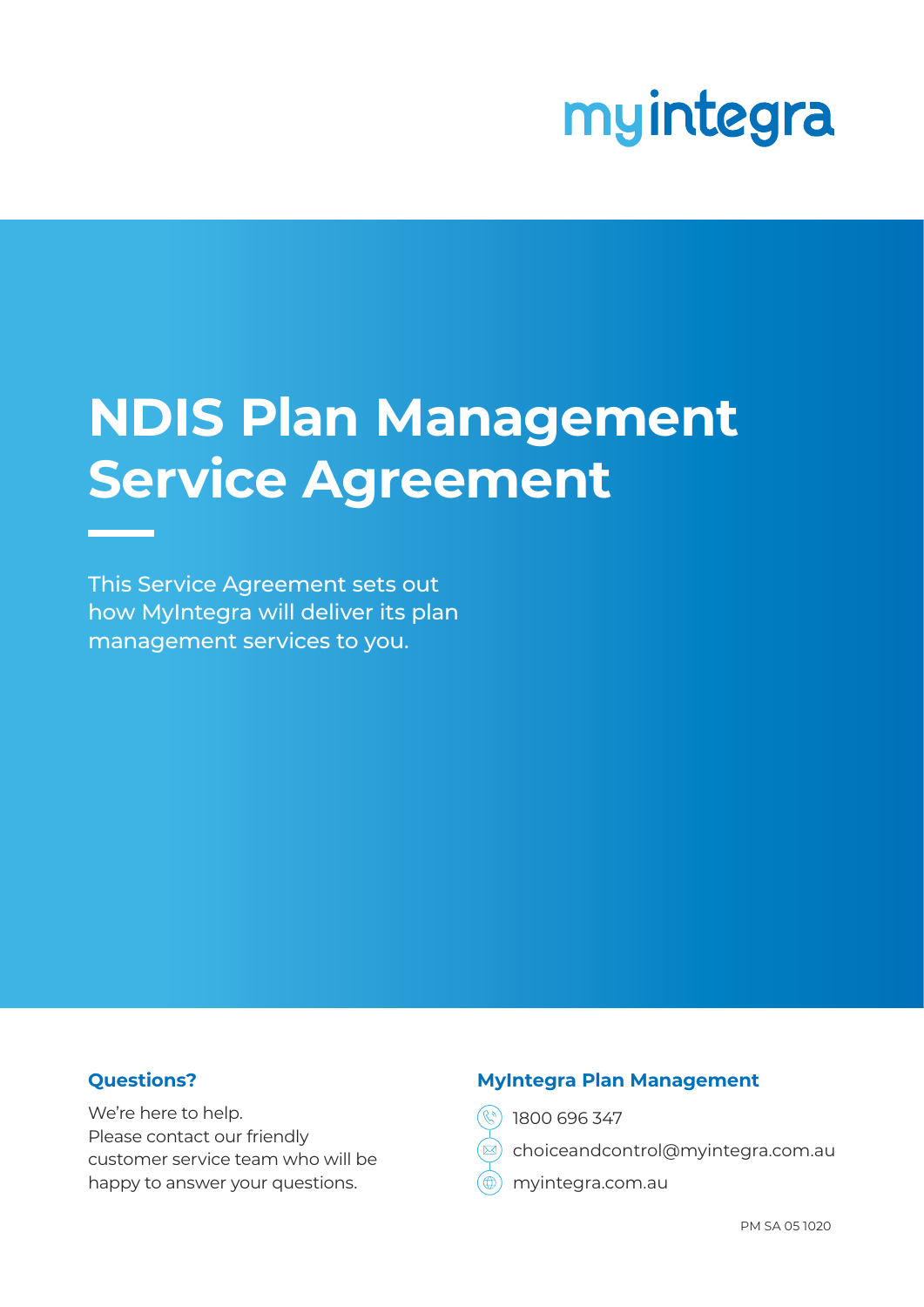## **NDIS Plan Management Service Agreement**

This agreement has been produced for Participants when entering into a Plan Management Service Agreement with MyIntegra.

## **Defined Terms**

#### **MyIntegra**

MyIntegra is the trading name of Integrated Care Pty Ltd (ABN 62 149 233 634), a registered provider of supports under the National Disability Insurance Scheme Act 2013 (Cth) (the **NDIS Act**).

MyIntegra delivers its plan management services under this **Service Agreement** exclusively through Integra Choice and Control Pty Ltd (ABN 73 612 510 737).

#### **NDIS/NDIA**

The National Disability Insurance Scheme is called the **NDIS** and was established under the NDIS Act. The National Disability Insurance Agency (**NDIA**) is the organisation which manages the NDIS.

The NDIS aims to:

- support the independence and social and economic participation of people with disability; and
- enable people with a disability to exercise choice and control in the pursuit of their goals and the planning and delivery of their supports.

#### **Customer**

In this Service Agreement, you will be called the **Customer**. This may refer to you, as a Participant in the NDIS, your NDIA appointed Nominee or someone else you may appoint to help you with MyIntegra's services.

Our Welcome Letter will specify the name of the Customer, including the name of any appointed representative provided at the time of sign up, or otherwise notified to MyIntegra during this Service Agreement.

#### **Plan**

The **Plan** is the written agreement between the Participant and the NDIA which sets out your goals and needs as a Participant, and those supports and resources the NDIA will provide funding for, to help you achieve those goals. Each Participant has their own individual Plan which may be revised or reviewed by the NDIA.

#### **Start Date**

The Start Date of this Service Agreement will be set out clearly in the Welcome Letter we send to you.

#### **Welcome Letter**

We will send you confirmation as soon as we have accepted your application to receive MyIntegra's services. This is your **Welcome Letter** and will include a copy of this Service Agreement, for your reference.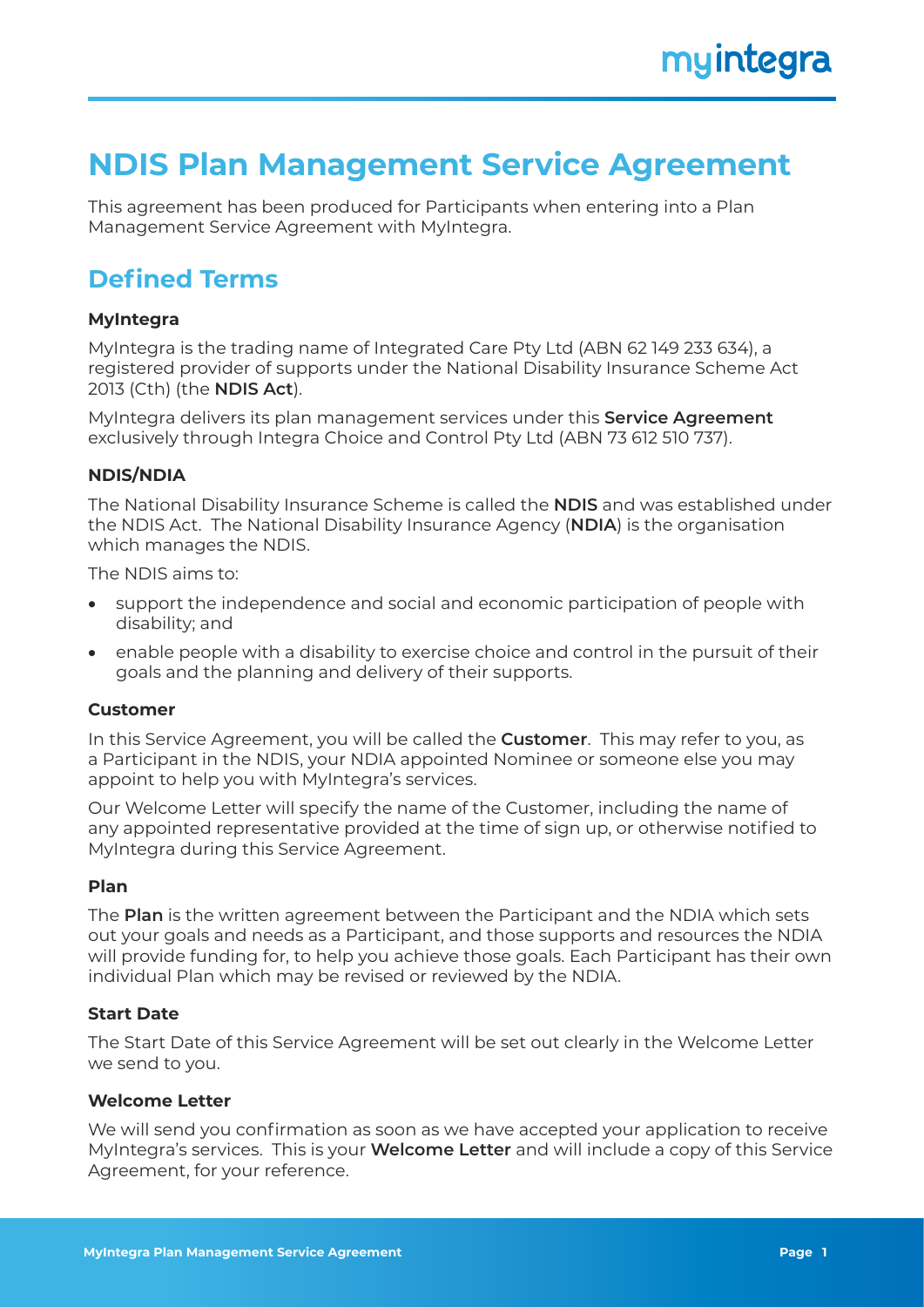## **Agreement**

This Service Agreement, including the Welcome Letter is between MyIntegra and the Customer.

## End Date

The Service Agreement will operate for the duration of time MyIntegra provides plan management services to you, as the Customer. This may include across multiple years, as well as after an NDIA Plan review or Plan renewal.

The Service Agreement will only end where either the Customer or MyIntegra provides the other party with 30 days' notice in writing. This must be done either by pre-paid post or email, sent to the nominated addresses for notice, set out in the Welcome Letter or such other address as notified to the other party from time to time.

In the event of a serious breach of the Service Agreement by either party, the notice period of termination will be waived.

## The NDIS and this Service Agreement

This Service Agreement sets out how MyIntegra will deliver its plan management services to you.

We will verify the Customer's Plan details via the NDIS Portal and will provide our services in line with your Plan details recorded in the NDIS Portal.

## MyIntegra's Responsibilities

We agree to provide general plan management services such as:

- facilitating payments of invoices on your behalf;
- processing reimbursement claims to you (where approved to do so);
- tracking expenditure on provider supports, against your budget;
- providing monthly statements of your expenditure and remaining available funding (on request);
- providing a transparent electronic budget monitoring tool for your use; and
- access to a Contact Centre to address your questions relating to your Plan.

MyIntegra uses service descriptions and pricing structures set out in the published NDIS Price Guide (from time to time) and applies them as directed by the NDIS Act and rules, and the Australian Consumer Law, when delivering its services to you under this Service Agreement.

Where the NDIS Price Guide specifies a maximum price for a particular service or support, MyIntegra will only ever pay up to that maximum rate/amount for such service or support provided to the Customer by a provider.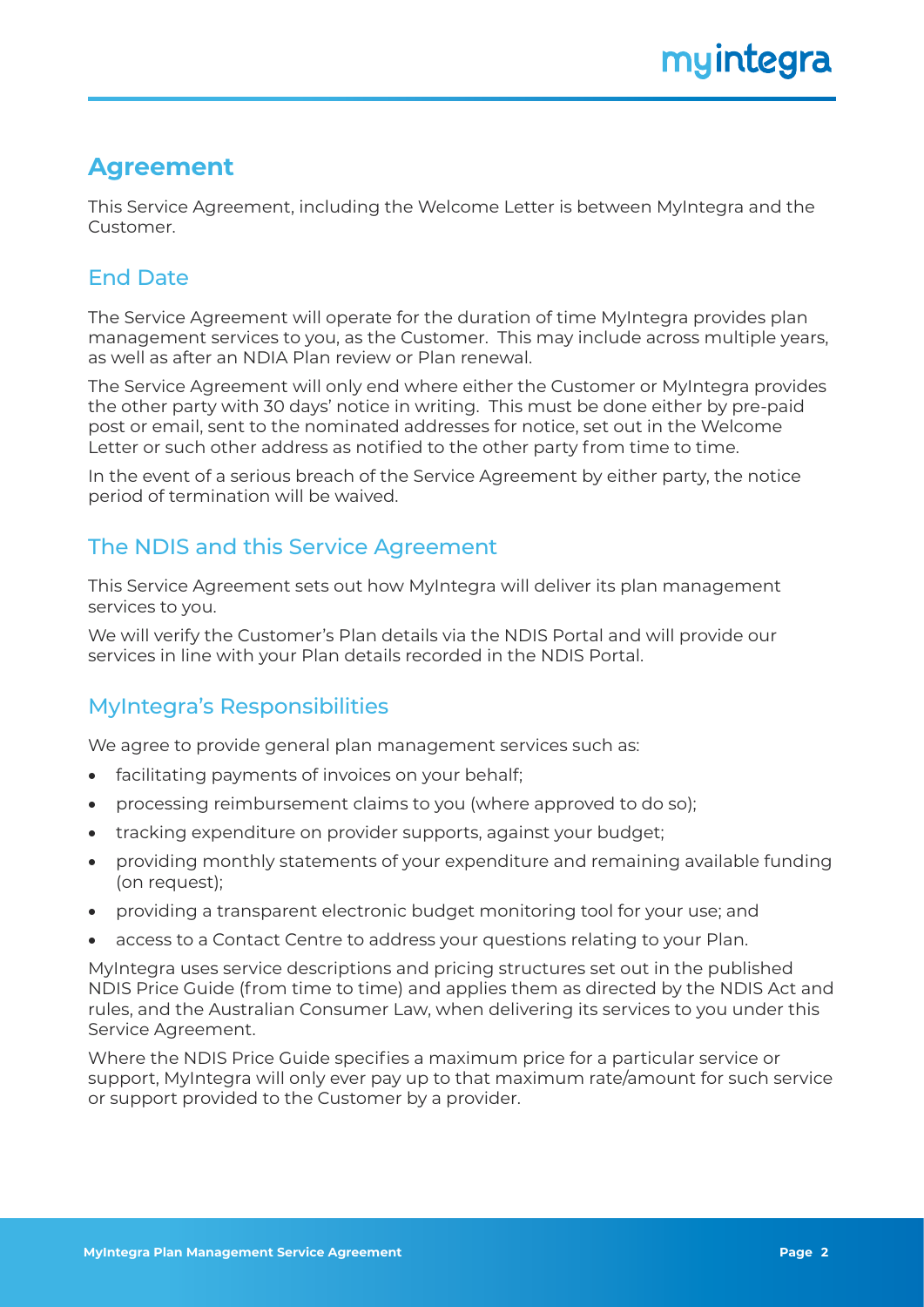We also seek to deliver a positive plan management experience and will:

- protect your privacy and confidential information in accordance with the MyIntegra Privacy Policy, as published and updated on our website at [myintegra.com.au/](https://myintegra.com.au/privacy-policy) [privacy-policy](https://myintegra.com.au/privacy-policy);
- communicate openly and honestly in a timely manner;
- treat you with courtesy and respect and deliver our services in a fair, equitable and transparent manner;
- consult you on decisions regarding how supports are provided;
- maintain accurate records regarding the supports delivered to you;
- implement a **Standing Approval** to automatically approve invoices from providers on your behalf. If you opt-out of Standing Approval for any of your providers, we will automatically approve invoices on your behalf if you have not approved or rejected them within our payment timeframe, as published and updated on our website [myintegra.com.au/plan-management/how-we-work-as-your-plan-manager](https://myintegra.com.au/plan-management/how-we-work-as-your-plan-manager);
- provide you with information about managing any complaints or disagreements with providers (including the details of their cancellation policy, if relevant); and
- listen to your feedback and resolve problems as quickly as is reasonable to do so.

#### Customer Responsibilities

As the Customer under this Service Agreement, you agree to:

- inform us **immediately** if your Plan is suspended or replaced by a new Plan or you stop being a Participant in the NDIS;
- before engaging a provider or receiving any supports under your Plan, verify with us the availability of funds in your NDIS budget;
- communicate to MyIntegra as to how you wish the supports to be delivered;
- bring to our attention any concerns you have about the supports being provided;
- only purchase supports that the NDIA define as reasonable and necessary;
- approve or reject provider invoices in accordance with the approval/rejection methods and timeframes published on our website [myintegra.com.au/plan](https://myintegra.com.au/plan-management/how-we-work-as-your-plan-manager)[management/how-we-work-as-your-plan-manager](https://myintegra.com.au/plan-management/how-we-work-as-your-plan-manager);
- treat MyIntegra and all our staff with courtesy and respect;
- MyIntegra disclosing your personal information to third parties in order to assist with the implementation of your Plan, at all times in accordance with the MyIntegra Privacy Policy;
- if required for regulatory or auditing purposes, be contacted to discuss our services and have your records reviewed by relevant third parties;
- receive documents and updates electronically. You may contact us at any time if you do not wish to receive these electronically; and
- receive direct marketing material from us. You may contact us at any time if you do not wish to receive this material.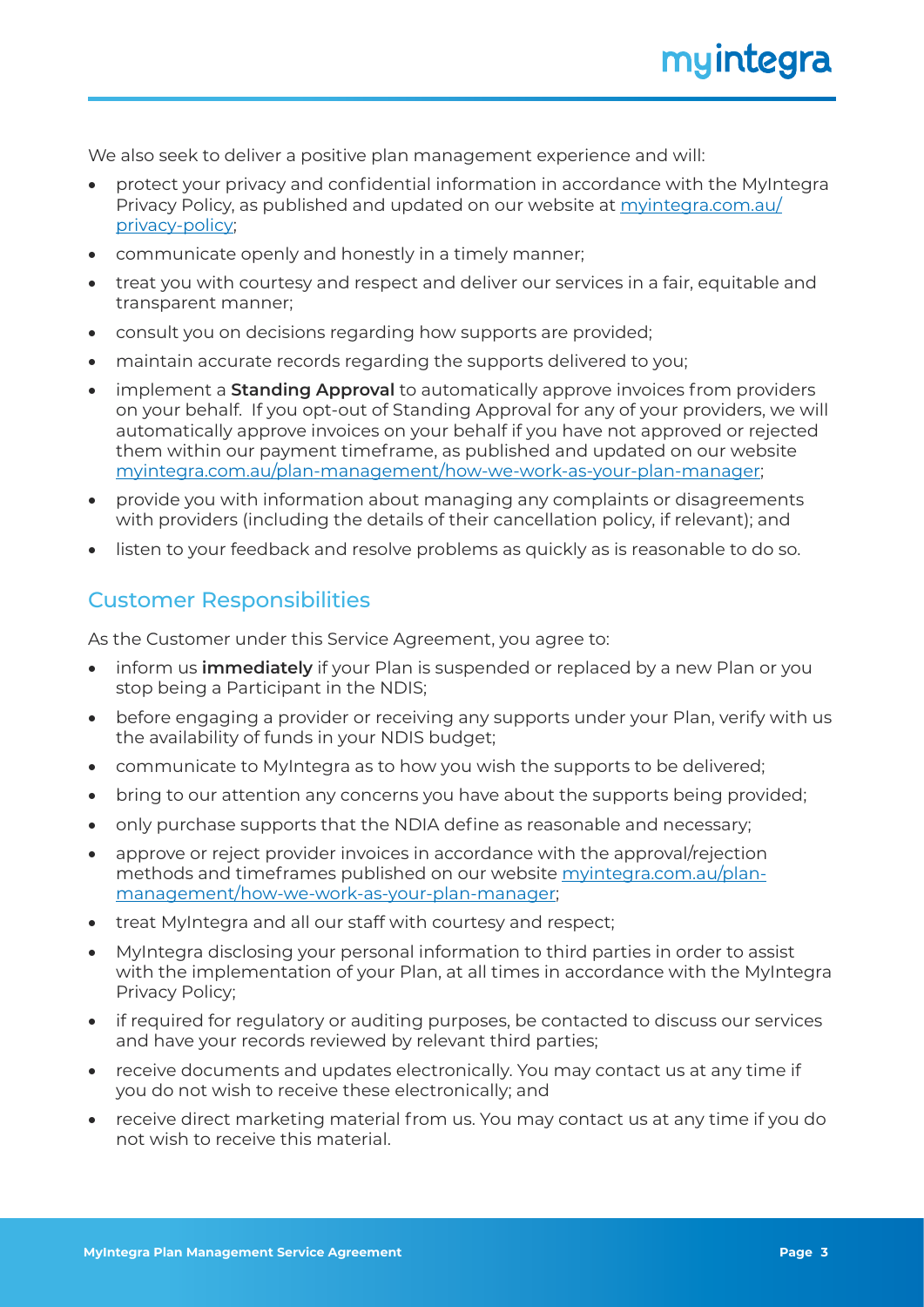### Fees for Services

From the Start Date, we will automatically invoice the NDIA for the plan management services we provide to you.

Should the NDIA amend any rates associated with MyIntegra's services, MyIntegra will automatically update its fees in accordance with the NDIS Price Guide. No action will be required by you.

## Goods and Services Tax

For the purposes of the GST Act (A New Tax System (Goods and Services Tax) Act 1999 (Cth)), the parties confirm that:

- a supply of supports under this Service Agreement is a supply of one or more of the reasonable and necessary supports specified in the statement included under subsection 33(2) of the NDIS Act, in your Plan currently in effect under section 37 of the NDIS Act;
- your Plan is expected to remain in effect during the period the supports are provided; and
- you will immediately notify us if your Plan is replaced by a new Plan or you stop being a Participant in the NDIS.

On this basis, the services provided by MyIntegra under this Service Agreement shall be deemed to be GST-free.

### Service Agreement Changes

If any material amendments to this Service Agreement are required, MyIntegra shall notify you in writing of the changes and these shall be considered accepted by you, unless you otherwise notify us in writing, within 7 calendar days.

### Feedback, Complaints and Disputes

To provide feedback or make a complaint, you may contact us via the following methods:

- call: 1800 696 347
- email: [choiceandcontrol@myintegra.com.au](mailto:choiceandcontrol%40myintegra.com.au?subject=)
- mail: PO Box 33236, Melbourne, Victoria 3004

In the event that a complaint is not resolved to your satisfaction you may contact the the NDIS Quality and Safeguards Commission on 1800 035 544 or via a complaint form on their website at [www.ndiscommission.gov.au](https://www.ndiscommission.gov.au/).

Further information is also available at [www.ndis.gov.au.](https://www.ndis.gov.au/)